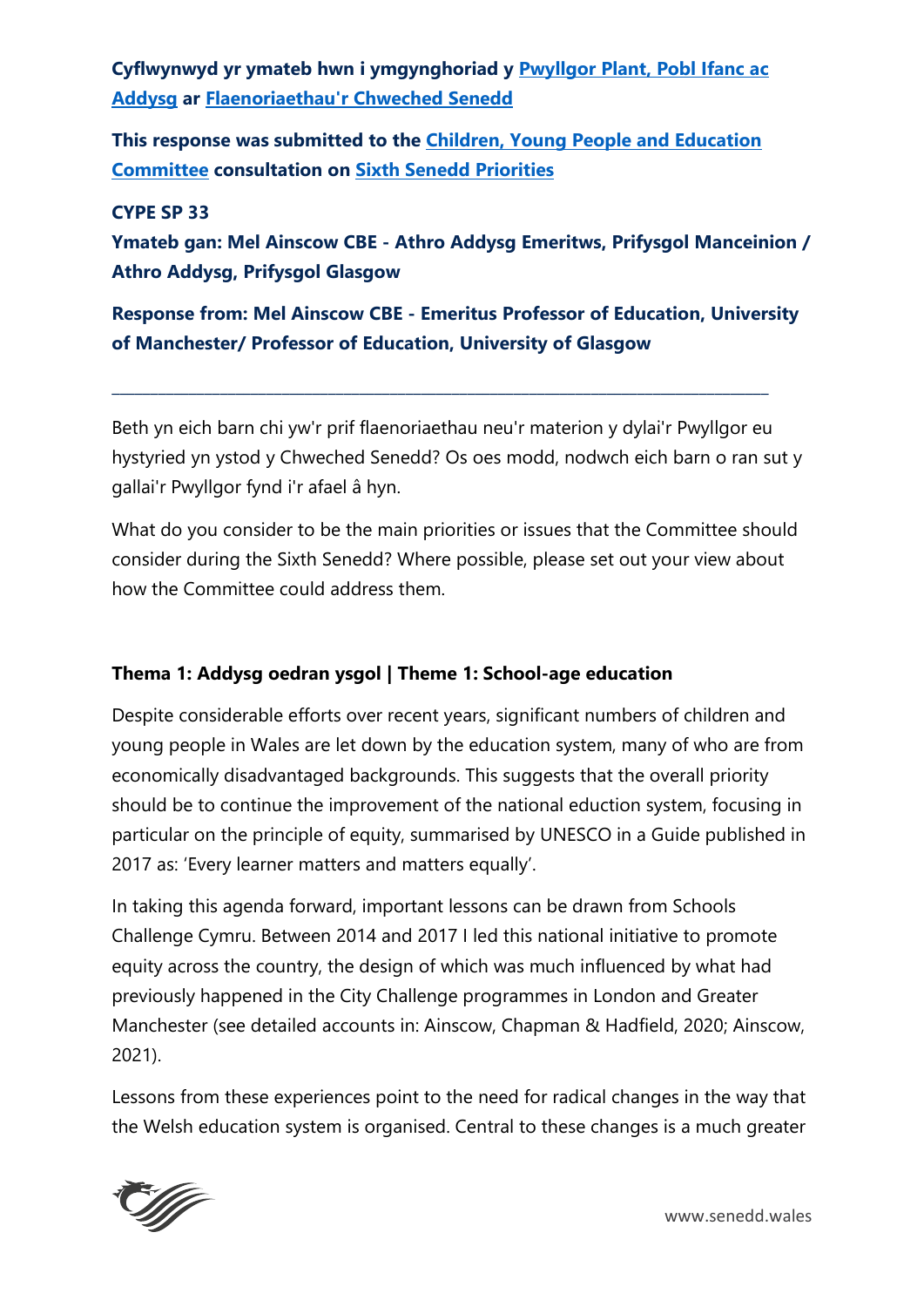emphasis on school working together in taking greater responsibility for their own improvement.

# **Schools Challenge Cymru**

The overall purpose of Schools Challenge was to accelerate progress across the education system. In particular, it aimed to bring about rapid improvements in the performance of schools serving the more disadvantaged communities and use lessons from these developments to strengthen the capacity of the education system to improve itself (Ainscow, 2016).

Building on earlier experiences in London and Greater Manchester, the Welsh initiative worked with 40 secondary schools serving disadvantaged communities (designated as 'Pathways to Success' schools) and their local primary school partners. Similar to City Challenge, a team of expert advisers were involved in supporting these schools. In addition, a small group of champions advised on the overall strategic direction of the initiative.

The advisers and champions were directly accountable to the Minister for Education and Skills. As was the case in City Challenge, the Minister was closely associated with the initiative, visiting each of the schools at least twice over the first 18 months. This provided the political mandate that is essential to improvement strategies that mainly emphasise bottom-up action.

### **Impact**

The results showed that the rate of improvement in the Pathways to Success schools was faster than the overall progress made across Wales over the same period. Importantly, the attainment of students entitled to free school meals across the schools improved significantly.

In making sense of these trends, it is important to remember that the participating schools were chosen because of the challenges they face and the fact that they had, to varying degrees, performed poorly over many years. Some of them became striking examples of what is possible when the expertise and energy within schools are mobilised.

Beyond the 40 schools, there was evidence, too, that Schools Challenge Cymru began to have a 'ripple effect' across the education system in ways that raised expectations about how rapidly improvements can be achieved. This has implications for future efforts to improve outcomes for learners from low-income families, where low expectations can be a factor in preventing their progress.

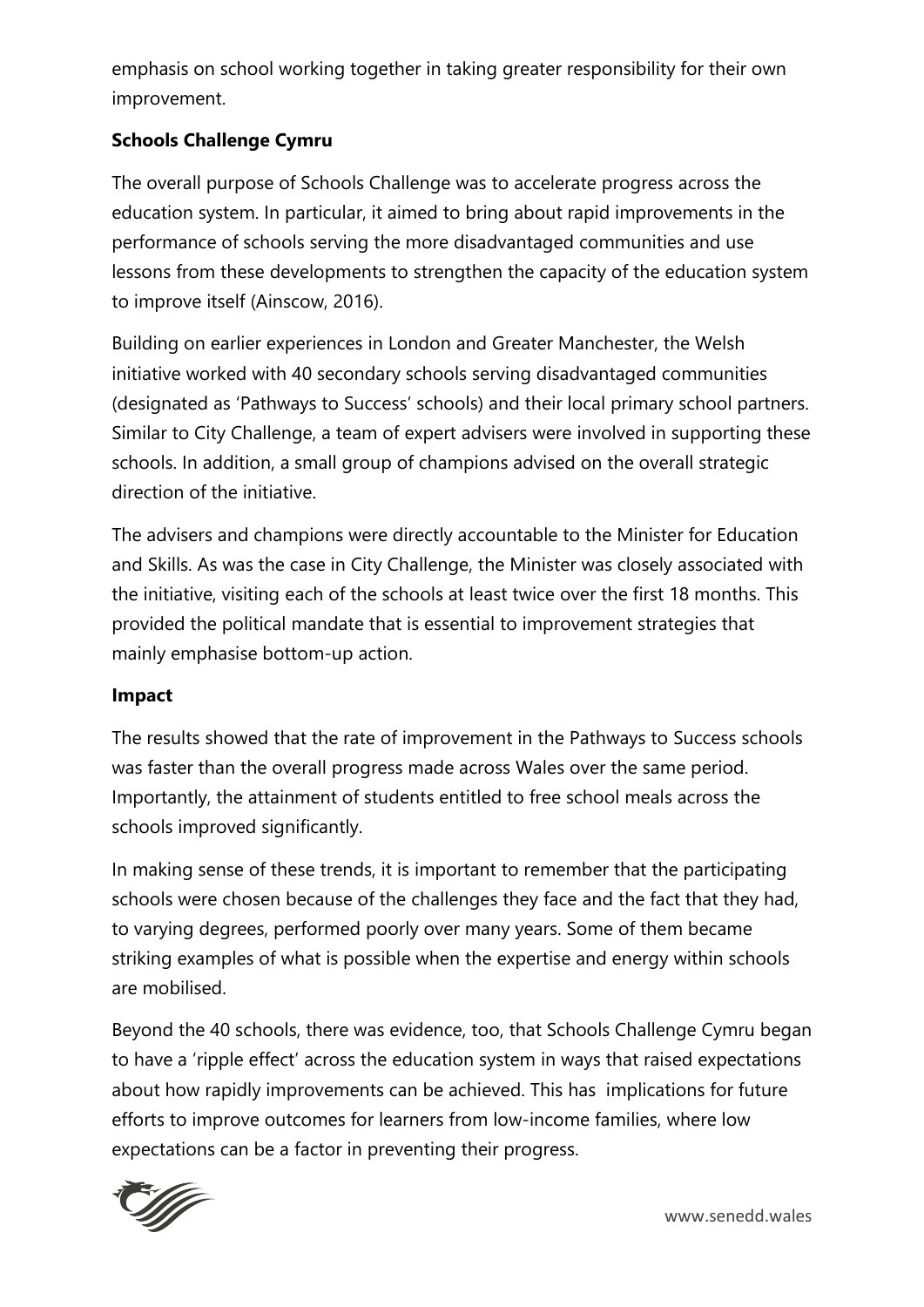An independent evaluation of Schools Challenge Cymru concluded that the quality of leadership and management had improved in the majority of the Pathways to Success schools. Involvement in the programme was considered to be largely, or wholly, responsible for the changes in pupil engagement. The report also concluded that the programme had strengthened professional development within the schools and, in some cases, extended it.

It is worth noting, too, that the most significant progress occurred in the Central South Wales area, where the implementation of the initiative was coordinated by a team of headteachers from across the five partner local authorities (Hadfield & Ainscow, 2018).

The work of Schools Challenge Cymru showed that schools in Wales have untapped potential that needs to be mobilised in order that they can be more effective in improving themselves. The major contribution of the advisers involved in the programme was in using their expertise and wide experience to identify and make better use of this latent potential.

## **Drawing lessons**

Our analysis of what happened over the three years of Schools Challenge Cymru suggests six interconnected lessons that arise from the efforts to move forward schools that had previously been stuck:

**Lesson 1: Start by analysing the context.** Whilst there were some common factors that have previously prevented progress across the forty schools, each one had to be analysed in detail. This analysis involved advisers in working alongside school leaders in collecting and engaging with context specific information related to factors such as culture, capacity and confidence. Whilst this always started with statistical performance data, it required much more in-depth probing, through classroom observations, scrutiny of students' work, and discussions with students, staff and governors.

**Lesson 2: Mobilise leadership from within the school.** Contextual analysis continued throughout the period of Schools Challenge in order to monitor the impact of the improvement strategies that had been introduced. In this way, barriers to progress were identified and addressed. As a result, strategies were customised in response to the developing situation in each context, using evidence as a catalyst for change.

**Lesson 3: Promote a culture of learning amongst students and staff.** Across the schools, the progress made led to changes in expectations regarding what is possible

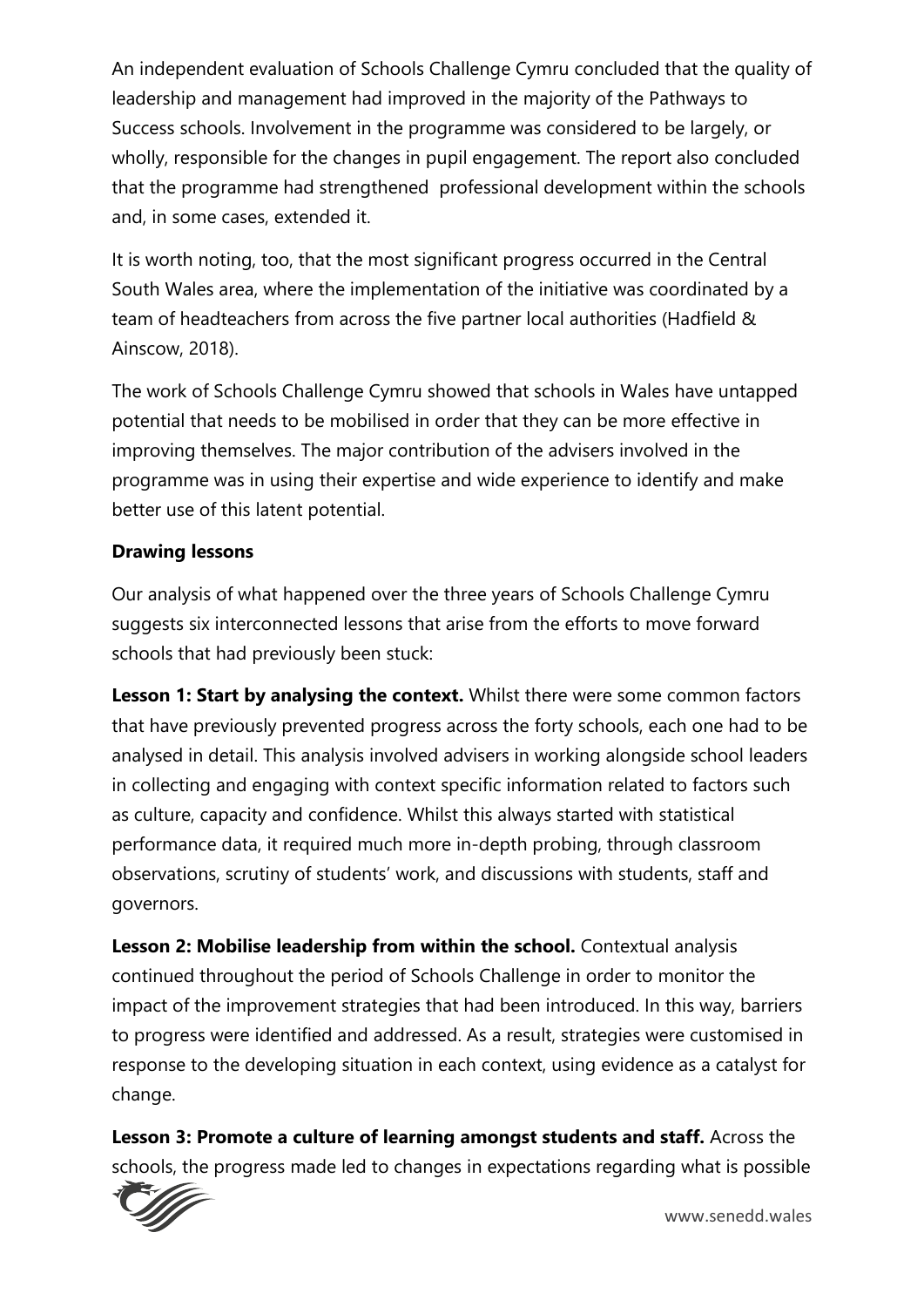and higher aspirations of what students can achieve. Strategies used to achieve these changes varied from school to school. There were, however, certain overall patterns. So, for example, it was evident at the start of the programme that most of the Pathways to Success schools lacked effective arrangements for tracking student progress in order to target appropriate support. Improving this factor proved to be relatively straight forward, usually by drawing on the expertise of schools that already have effective mechanisms in place.

Lesson 4: Connect to relevant external support. We know from research that a feature of schools that face challenging circumstances is that they tend to become isolated and inward looking. With this in mind, advisers placed considerable emphasis on linking the Pathways to Success schools to other schools, often across local authority borders.

**Lesson 5: Find ways of injecting pace.** Moving forward with urgency was a central emphasis within Schools Challenge Cymru, not least because overall progress within the Welsh education system had been relatively slow over many years. The approach taken by the advisers was vital in this respect. In particular, they got close to the schools - particularly senior members of staff - through regular visits, supplemented by frequent contacts through phone calls and email. They also established a presence within the schools, so as to connect directly with others who can help to move things forward, including governors.

### **Lesson 6: Improve the image of the school within its community and more**

**widely.** Within a context where schools are, to varying degrees, in competition with one another, external image is a vital factor. The problem was that many of the Pathways to Success schools had a poor image within their local communities, often going back over many years. As a result, they found it difficult to attract students, particularly those from more aspirational families. This meant that they often had spare places that were eventually filled by students excluded from other schools. Given these circumstances, emphasis was placed on promoting the progress made in the Pathways to Success schools in their local communities and, indeed, more widely. This helped to build belief within the schools. Being part of a high-profile national initiative with Government backing helped with this.

### **Addressing barriers to school improvement**

As more effective improvement measures were introduced into the Pathways to Success schools, they experienced various forms of 'turbulence', as taken-for-granted

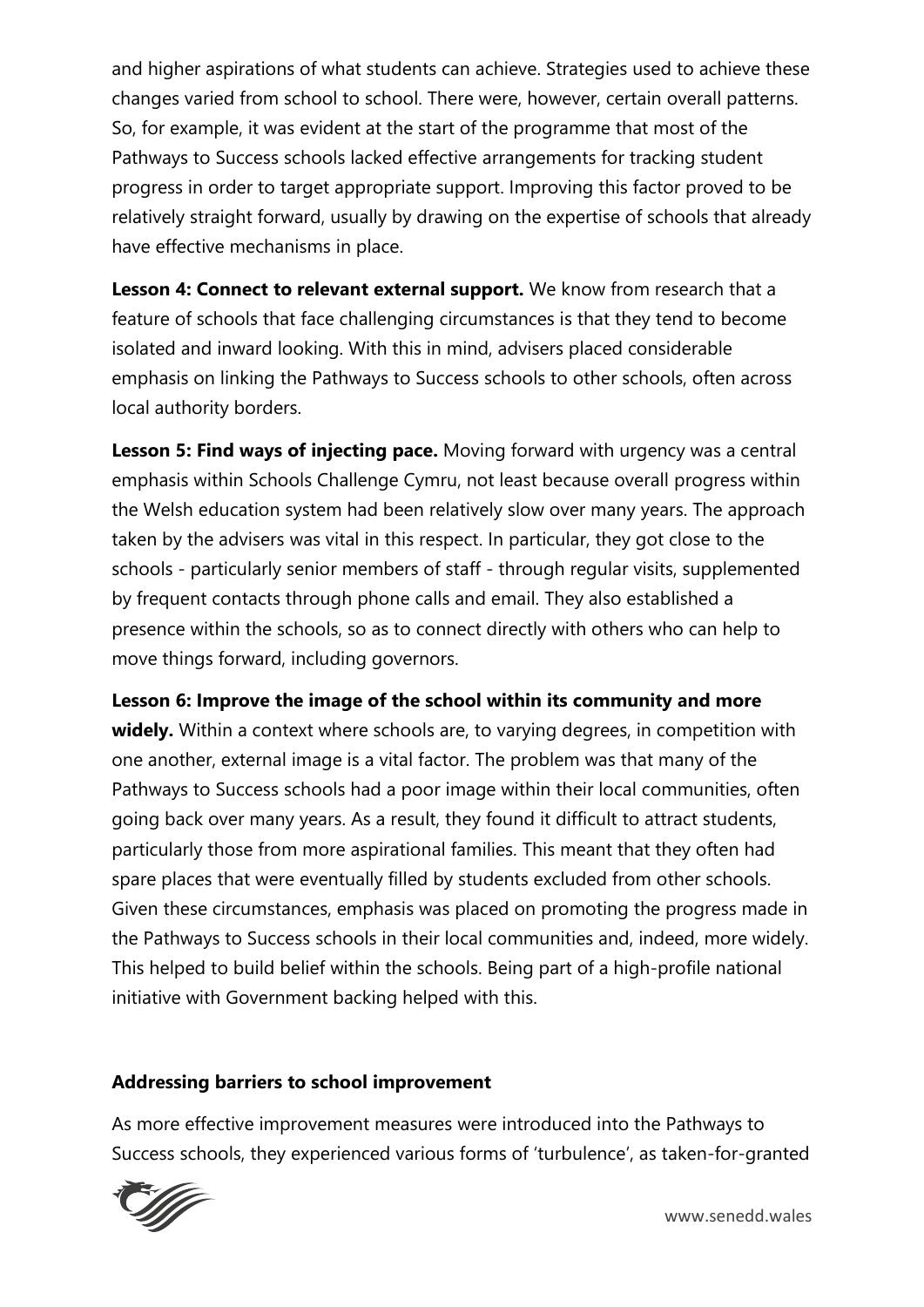assumptions about what is possible were subject to challenge. This threw light on some of the factors that had prevented earlier improvement. Our purpose was to demonstrate what is possible and, in so doing, find ways of identifying and overcoming barriers that have held back progress in the past.

Our ongoing monitoring of the developments that occurred suggested that these barriers mainly related to existing ways of working, which, although well intended, consume time and resources, and delay action in the field. They include the following:

- The over emphasis placed by some local authorities on putting schools, particularly those facing challenging circumstances, under increasing pressure.
- Multiple accountability arrangements.
- Lack of effective support for school improvement.
- Actions by local authority (and consortia staff) that limit the freedom of school leaders to take responsibility for their own improvement.
- Poor knowledge amongst staff in local authorities about the strengths and weaknesses of the schools with which they work.
- Governors who, in some instances, seem to be unclear about their roles and responsibilities.
- Local authorities that remained reluctant to make use of their powers of intervention in the case of schools that are a cause for concern.

## **Looking to the future**

In thinking about how the lessons that emerged from Schools Challenge Cymru might be used more widely it is essential to recognise that they do not offer a simple recipe that can be lifted and transferred between contexts. Rather, they define a different approach to improvement, one that uses processes of contextual analysis in order to create bespoke strategies that fit particular circumstances. In so doing this helps to identify resources that can inject pace into efforts to push things forward.

The aim therefore must be to 'move knowledge around' through strengthening collaboration within, between and beyond schools. What is distinctive in the approach is that it is mainly led from within schools, with head teachers and other senior staff having a central role as 'system leaders'. As noted above, this requires changes in thinking, practices and relationships across the education system.

There are important implications in all of this for the future roles of local authority staff. They have to adjust their ways of working in response to the development of

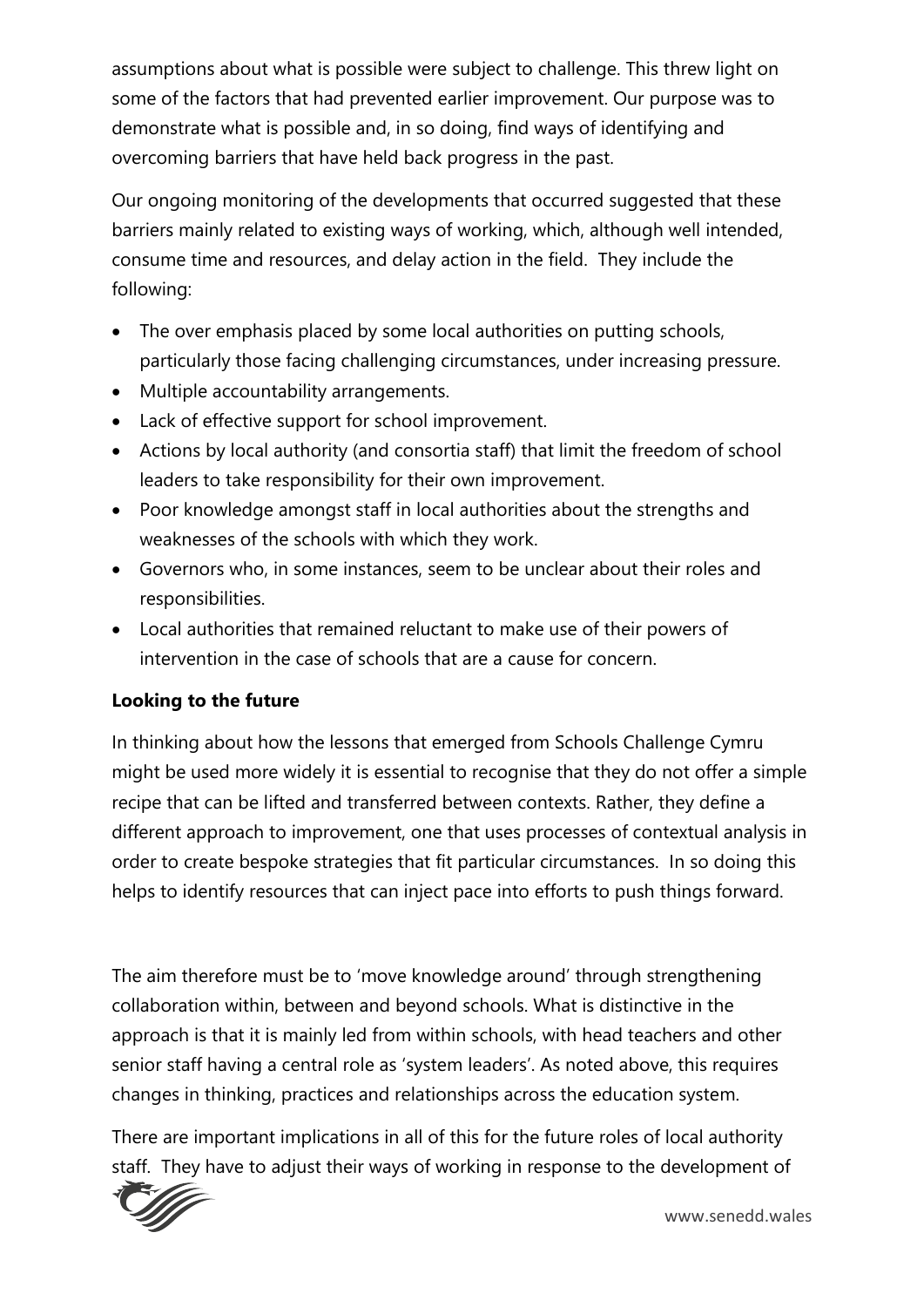improvement strategies that are led from within schools. Specifically, they must monitor and challenge schools in relation to the agreed goals of collaborative activities, whilst senior staff within schools share responsibility for the overall management of improvement efforts. In taking on such roles, local authorities can position themselves as guardians of improved outcomes for all young people and their families - protectors of a more collegiate approach but not as custodians of day-to-day activities.

If this thinking is to be implemented, there are significant implications for national policies. Put simply, there is a need to foster greater flexibility at the local level in order that practitioners and other stakeholders have the space to analyse their particular circumstances and determine priorities accordingly. This means that policy makers must recognise that the details of policy implementation are not amenable to central regulation. Rather, these should be dealt with by those who are close to and, therefore, in a better position to understand local contexts.

#### **Further relevant reading:**

Ainscow, M. (2016) Schools Challenge Cymru: A Catalyst for Change? Wales Journal of Education 1 (1), 6-22

Ainscow, M. (2021) Promoting equity in education through system change: lessons from the United Kingdom. In C. McLaughlin and A. Ruby (Eds.) Implementing Educational Reform: cases and challenges. Cambridge University Press

Ainscow, M., Chapman, C. and Hadfield, M. (2020) Changing education systems: a research-based approach. Routledge

Hadfield, M. & Ainscow, M. (2018) Inside a self-improving school system: collaboration, competition and transition. Journal of Educational Change, 19(4), 441- 462

UNESCO (2017). A guide for ensuring inclusion and equity in education. Paris: UNESCO

**Thema 2: Addysg bellach ac addysg uwch | Theme 2: Further and higher education** 



www.senedd.wales